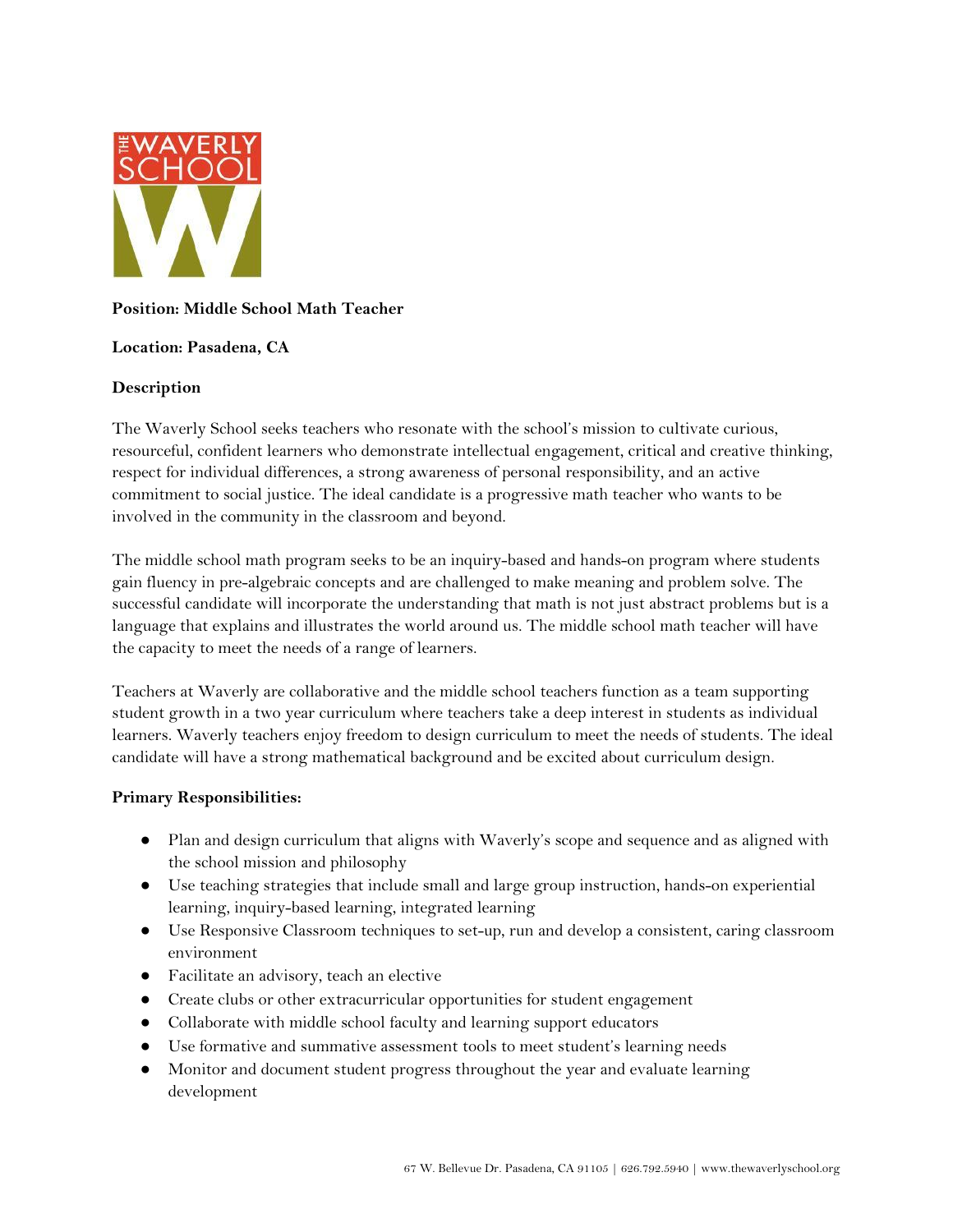- Lead parent/teacher conferences
- Write and edit semester reports that include checklists and narrative writing
- Chaperone field trips, outdoor education trips, or other experiential learning opportunities
- Build and maintain positive relationship with parents
- Have regular communication with parents-via email and newsletters
- Support admissions and other school events (i.e. parent education nights, graduation, etc.)
- Attend special events during evenings and weekends
- Attend and participate in weekly faculty meetings (after school) and occasional workshops, inservice opportunities, and other training seminars
- Work in person, on campus
- Adhere to policies and procedures as outlined in the employee and faculty handbooks
- Complete other duties as assigned by the Division Director or Head of School

### **Required Skills/Abilities**

- Strong commitment to anti-racist and inclusive practices that support students of all backgrounds to succeed
- Ability to self-reflect and demonstrate personal growth
- Ability to plan, manage, and evaluate curriculum
- Excellent verbal and written communication skills with adults and children
- Ability to collaborate and communicate with teachers, staff, parents, and students in a positive and constructive way
- Proficient in Microsoft office suite or related software as required for recordkeeping and documentation
- Confident with remote learning platforms such as Zoom and Google Classroom
- Genuine interest in and respect for students in their middle school years
- Strong sense of healthy teacher/student boundaries

### **Education and Experience**

- Bachelor of Arts or higher; Master's and/or teaching credential preferred
- 2-5 years teaching experience, preferably in middle school
- Preference for Progressive educational experiences

### **Physical requirements**

- Prolonged periods of standing and walking throughout classrooms
- Occasionally lift 15-45 pounds at a time
- Regularly work on repetitive tasks
- Must be able to stand, lift, push, pull, stoop and bend for short periods of time

Department: Middle School Job Type: Full Time – 10-month year Number of hours per week: 40